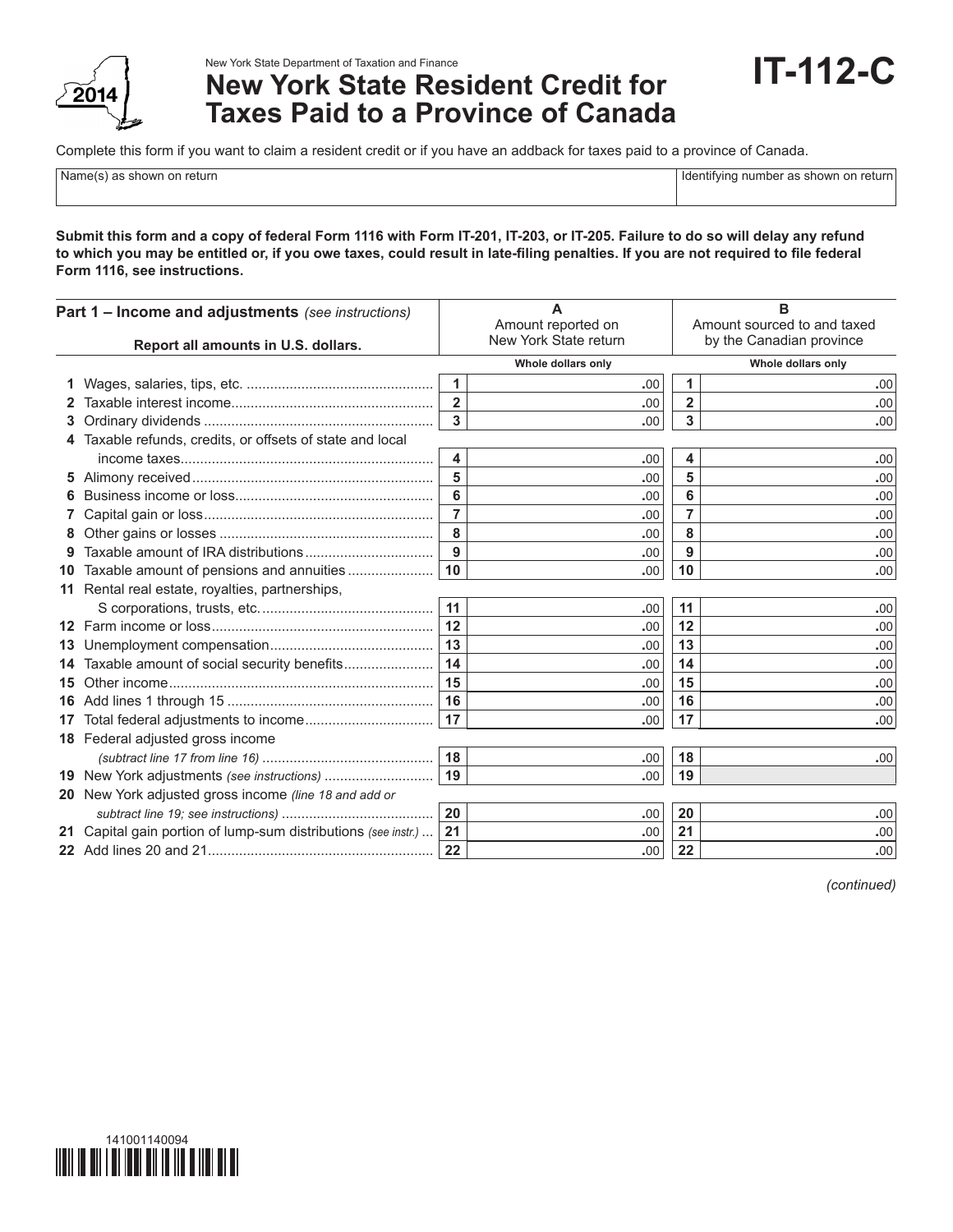## **Report all amounts in U.S. dollars.**

| Part 2 – Computing your resident credit or addback for taxes paid to a province of Canada                                                            |    |     |    |                  |
|------------------------------------------------------------------------------------------------------------------------------------------------------|----|-----|----|------------------|
| If any portion of the Canadian provincial income tax that entitled you to a New York State credit is claimed as a foreign tax credit on your federal |    |     |    |                  |
| return in a succeeding tax year, the amount claimed must be added back to your New York State tax liability for that succeeding tax year.            |    |     |    |                  |
| 23 Enter the two-letter abbreviation of the Canadian province where tax was paid (see instr.)                                                        |    |     | 23 |                  |
| 24 Enter the amount from federal Form 1116, line 9, pertaining to this year's income taxes                                                           |    |     |    |                  |
|                                                                                                                                                      |    |     | 24 | .00              |
| 25 Enter the amount from federal Form 1116, line 12,                                                                                                 |    |     |    |                  |
| pertaining to the reduction in foreign taxes paid to                                                                                                 |    |     |    |                  |
|                                                                                                                                                      | 25 | .00 |    |                  |
| 26 Enter the amount from line 24 that was carried back and                                                                                           |    |     |    |                  |
|                                                                                                                                                      |    | .00 |    |                  |
|                                                                                                                                                      |    |     | 27 | .00 <sub>1</sub> |
|                                                                                                                                                      |    |     | 28 | .00              |
| 29 Enter the amount from federal Form 1116, line 10, pertaining to carryover of taxes paid for                                                       |    |     |    |                  |
| prior years to the above Canadian province (submit a copy of federal Form(s) 1116)                                                                   |    |     | 29 | .00              |
|                                                                                                                                                      |    |     | 30 | .00              |
| 31 Enter the amount from federal Form 1116, line 22, pertaining to this year's foreign tax credit                                                    |    |     |    |                  |
|                                                                                                                                                      |    |     |    | .00              |
|                                                                                                                                                      |    |     | 32 | .00              |
|                                                                                                                                                      |    |     | 33 | .00              |
|                                                                                                                                                      |    |     |    |                  |
| 34 Divide line 22, column B, by line 22, column A (round to the fourth decimal place; see instructions)                                              |    |     | 34 |                  |
|                                                                                                                                                      |    |     |    |                  |
|                                                                                                                                                      |    |     | 35 | .00 <sub>1</sub> |
|                                                                                                                                                      |    |     | 36 | .00 <sub>1</sub> |
|                                                                                                                                                      |    | .00 |    |                  |
|                                                                                                                                                      |    | .00 |    |                  |
|                                                                                                                                                      |    |     | 39 | .00              |
|                                                                                                                                                      |    |     | 40 | .00              |
| 41 Enter the prior-year(s) resident credit claimed on Form(s) IT-112-R or IT-112-C for taxes paid                                                    |    |     |    |                  |
|                                                                                                                                                      |    |     | 41 | .00              |
| 42 If line 41 is more than line 40, subtract line 40 from line 41. This is your addback of                                                           |    |     |    |                  |
| resident credit (see instructions; do not make any entries on lines 43 through 50)                                                                   |    |     | 42 | .00              |
|                                                                                                                                                      |    |     | 43 | .00              |
|                                                                                                                                                      |    |     | 44 | .00              |
| 45 Total line 44 amounts from additional Form(s) IT-112-C and line 28 amounts                                                                        |    |     | 45 |                  |
|                                                                                                                                                      |    |     | 46 | .00              |
|                                                                                                                                                      |    |     |    | .00              |
|                                                                                                                                                      |    |     |    |                  |
| Part 3 - Application of credit                                                                                                                       |    |     |    |                  |

|                                                                                   | 47 | .001 |
|-----------------------------------------------------------------------------------|----|------|
|                                                                                   | 48 | .00' |
|                                                                                   | 49 | .00' |
| 50 Enter the amount from line 46 or line 49, whichever is less (see instructions) | 50 | .00  |